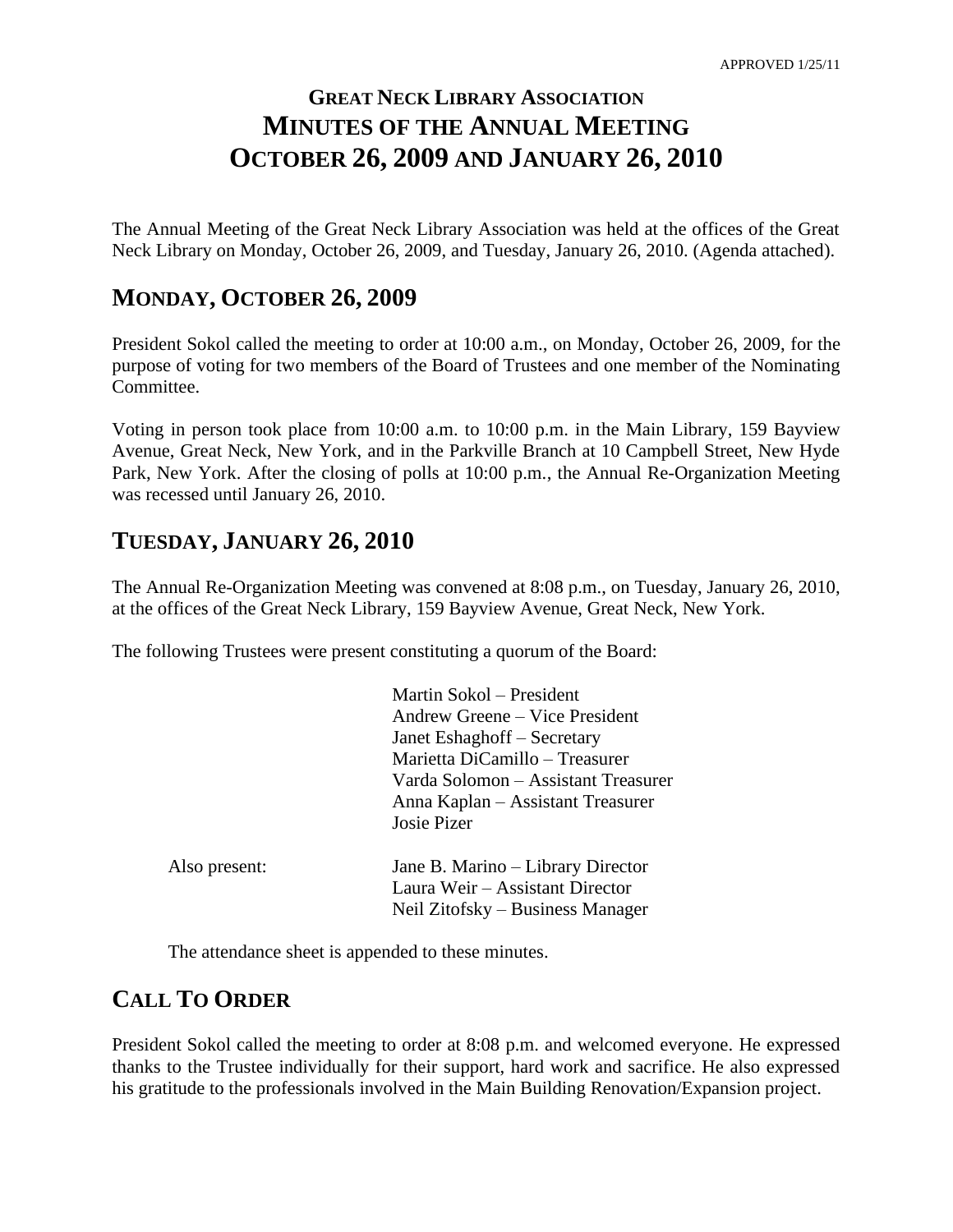Trustee Greene then thanked President Sokol on behalf of the other Trustees for his leadership and guidance as President. During his tenure, a Library Director was hired and a plan for the improvement of the Main Library moved forward.

\_\_\_\_\_\_\_\_\_\_\_\_\_\_\_\_\_\_\_\_\_\_\_\_\_\_\_\_\_\_\_\_\_\_\_\_\_\_\_\_\_\_\_\_\_\_\_\_\_\_\_\_\_\_\_\_\_\_\_\_\_\_\_\_\_\_\_\_\_\_\_\_\_\_\_\_\_

## **MINUTES**

Upon motion by Janet Eshaghoff, seconded by Marietta DiCamillo, and after discussion, it was,

**RESOLVED**, that the Board of Trustees of the Great Neck Library approve the Minutes of the October 27, 2008, Annual Meeting and January 27, 2009, Annual Re-Organization Meeting, as presented.

**VOTE:** Yes 7 (DiCamillo, Eshaghoff, Greene, Kaplan, Pizer, Solomon, Sokol) MOTION CARRIED UNANIMOUSLY

### **ELECTION RESULTS**

Below is the text of Secretary Janet Eshaghoff's report:

The Library's election on October 26, 2009, was uncontested. On the ballot, there were two seats for the Board of Trustees, held by the incumbents Marietta DiCamillo and Martin Sokol, and one on the Nominating Committee held by Barton Sobel.

The Nominating Committee endorsed Naomi Feldheim to fill the seat currently encumbered by Naomi Feldheim, and Michael Fuller to fill the seat held by Barton Sobel on the Nominating Committee. However, Naomi Feldheim withdrew her candidacy since the Library's bylaws states that "members of the Nominating Committee shall not be eligible to hold elective office for consecutive terms." Therefore, the Board of Trustees will make an appointment at tonight's Annual Re-Organization Meeting to fill her seat for a one-year term which will expire January 2011.

The results of the election are as follows: Marietta DiCamillo received 90 votes, and Martin Sokol 84 votes for another four-year term, expiring in 2014, on the Board of Trustees. Michael Fuller received 88 votes and his term on the Nominating Committee will expire in 2013.

On behalf of my fellow colleagues on the Board, I congratulate Marietta and Martin on their reelection. As always, we look forward to working together as we serve our entire community during this exciting time in our library's history. And to Michael Fuller, we extend our welcome to you as you begin your position on the Great Neck Library's Nominating Committee.

### **REPORTS**

The annual report, containing the text of the President, Treasurer and Director's reports, is appended to these Minutes.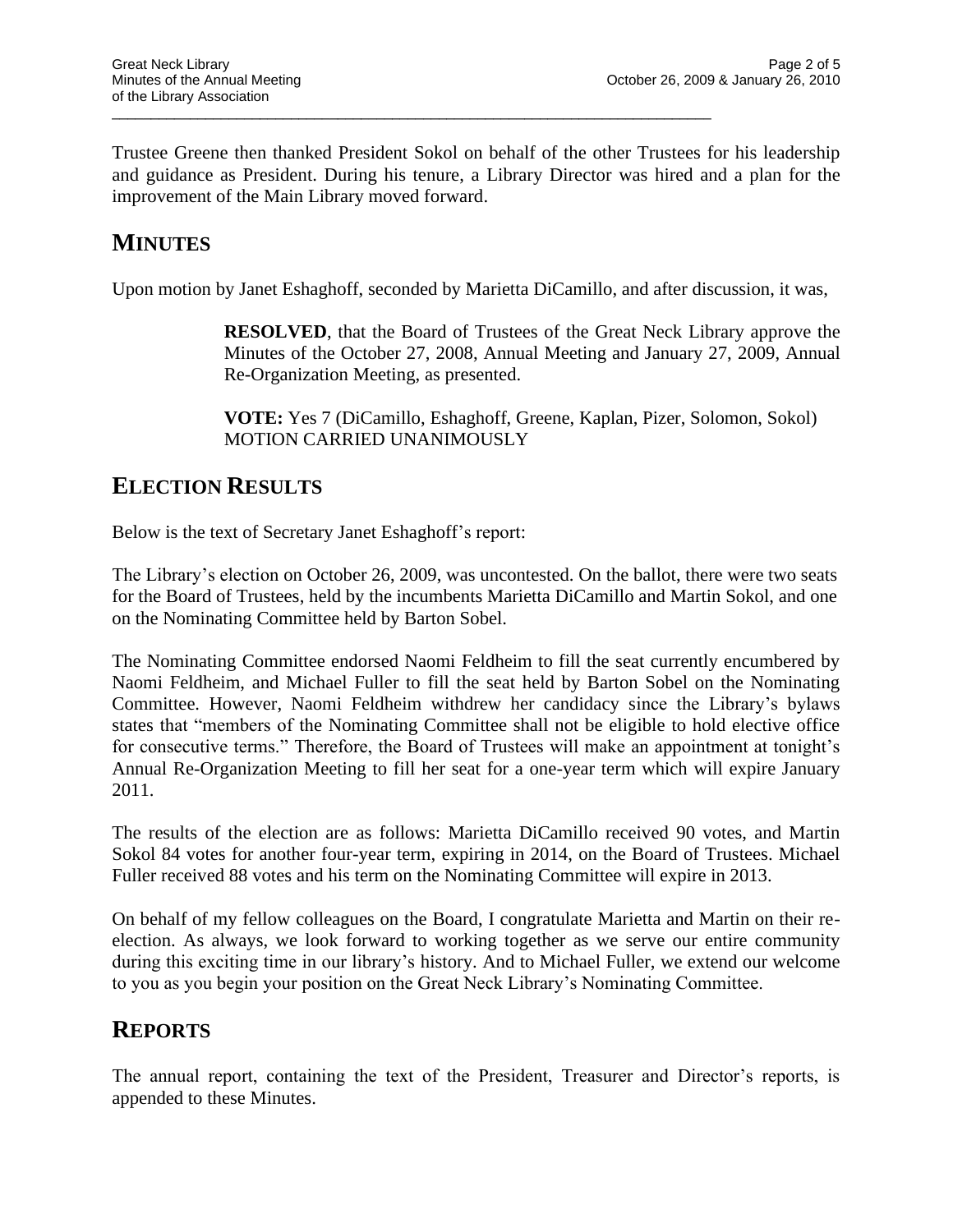Trustee DiCamillo read the Treasurer's report and concluded by thanking the Business Manager, the Director and Assistant Director for all the numbers and requests they handled for the Board during the course of the year.

The President and Director did not read their reports but copies were provided for the public.

\_\_\_\_\_\_\_\_\_\_\_\_\_\_\_\_\_\_\_\_\_\_\_\_\_\_\_\_\_\_\_\_\_\_\_\_\_\_\_\_\_\_\_\_\_\_\_\_\_\_\_\_\_\_\_\_\_\_\_\_\_\_\_\_\_\_\_\_\_\_\_\_\_\_\_\_\_

## **PRESENTATION TO RETIRING NOMINATING COMMITTEE MEMBERS**

On behalf of the Board of Trustees, President Sokol thanked Naomi Feldheim, Daniel Nachmanoff, Sandra Salat and Barton Sobel, retiring members of the Nominating Committee, for serving with distinction and sincerity. Naomi Feldheim and Sandra Salat were present to accept their certificates of appreciation; Daniel Nachmanoff and Barton Sobel were unable to be at tonight's meeting.

## **NEW BUSINESS**

#### a) ELECTION OF OFFICERS

**President** – Marietta DiCamillo nominated Andrew Greene, seconded by Anna Kaplan. There were no other nominations. *Andrew Greene was unanimously elected President.*

**Vice President** – Josie Pizer nominated Anna Kaplan, seconded by Marietta DiCamillo. No other nominations were received. *Anna Kaplan was unanimously elected Vice President.*

**Treasurer** – Anna Kaplan nominated Varda Solomon, seconded by Marietta DiCamillo. There were no other nominations. *Varda Solomon was unanimously elected Treasurer*.

**Assistant Treasurer** – Janet Eshaghoff nominated Marietta DiCamillo, seconded by Anna Kaplan. There were no other nominations. *Marietta DiCamillo was unanimously elected Assistant Treasurer.*

**Assistant Treasurer** – Anna Kaplan nominated Josie Pizer, seconded by Janet Eshaghoff. There were no other nominations. *Josie Pizer was unanimously elected Assistant Treasurer.*

**Secretary** – Anna Kaplan nominated Janet Eshaghoff, seconded by Marietta DiCamillo. There were no other nominations. *Janet Eshaghoff was unanimously re-elected Secretary.*

#### b) 2010/2011 BOARD MEETING DATES

**Upon motion by Marietta DiCamillo, seconded by Varda Solomon, and after discussion, it was,**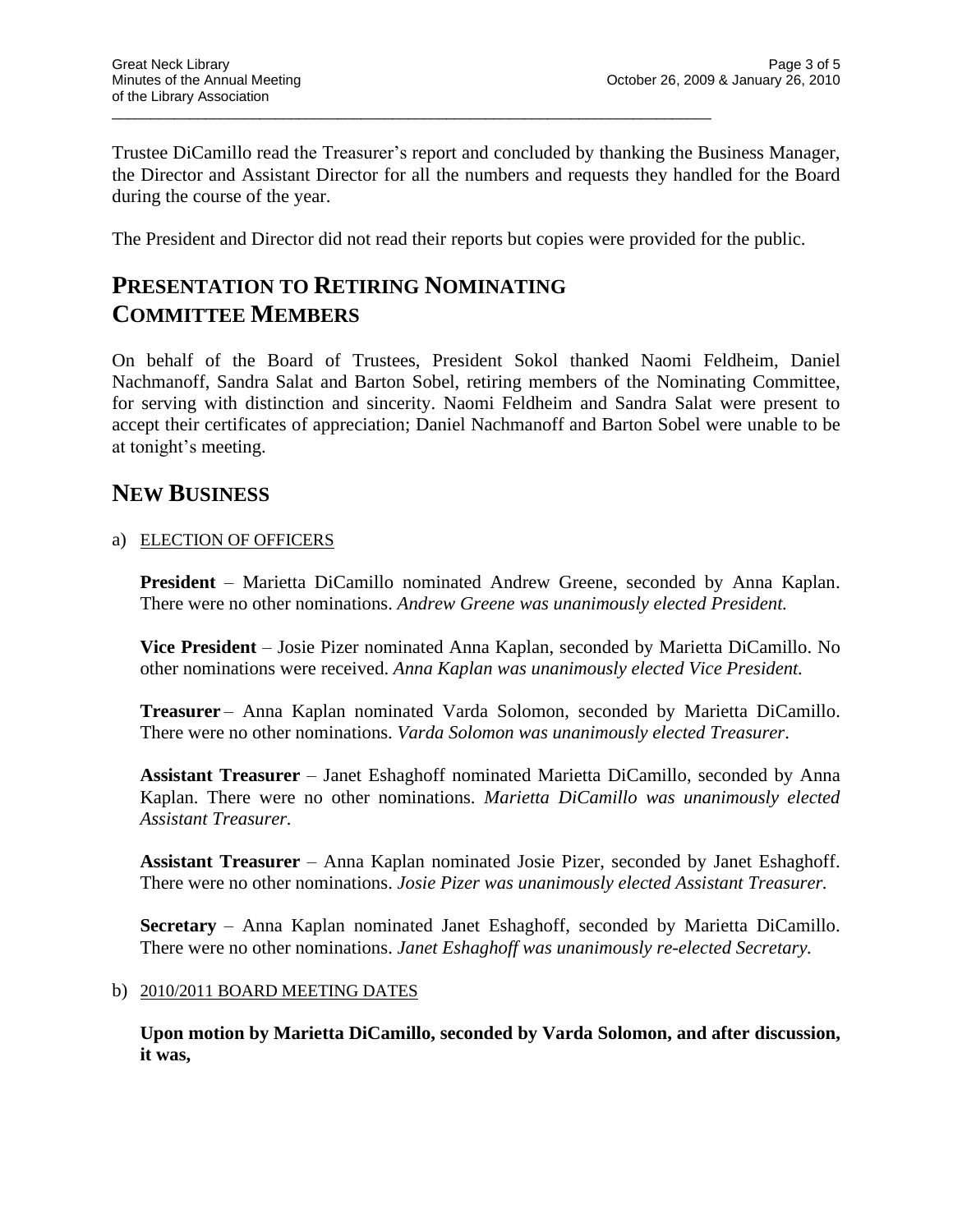**RESOLVED**, that the Board of Trustees of the Great Neck Library accept the dates presented in the document dated February 2010 – January 2011 for monthly meetings of the Board of Trustees. [Dates listed below]

\_\_\_\_\_\_\_\_\_\_\_\_\_\_\_\_\_\_\_\_\_\_\_\_\_\_\_\_\_\_\_\_\_\_\_\_\_\_\_\_\_\_\_\_\_\_\_\_\_\_\_\_\_\_\_\_\_\_\_\_\_\_\_\_\_\_\_\_\_\_\_\_\_\_\_\_\_

February 16 - Board Meeting - Community Room March 9 - Budget Workshop - Multi-Purpose Room March 23 -Board Meeting/Budget Workshop - Community Room April 20 - Board Meeting/Budget Hearing & Adoption - Community Room May 25 - Board Meeting - Parkville Branch June 15 - Board Meeting - Community Room September 21 - Board Meeting - Community Room October 19 - Board Meeting - Station Branch/Atria October 25 (Monday) - Annual Meeting/Election - Main & Parkville November 23 - Board Meeting - Parkville Branch December 21 - Board Meeting - Community Room January 18, 2011 - Board Meeting - Community Room January 25, 2011 - Annual Re-Organization Meeting - Community Room

Trustee Pizer asked for one of the Board meetings to be held at either the Atria or the Station Branch. The calendar was amended to hold the October 19<sup>th</sup> meeting at the Station Branch instead of the Main Library.

> **VOTE:** Yes 7 (DiCamillo, Eshaghoff, Greene, Kaplan, Pizer, Sokol, Solomon) MOTION CARRIED UNANIMOUSLY

#### c) BOARD ELECTED MEMBERS TO THE NOMINATING COMMITTEE

Upon motion by Andrew Greene and seconded by Josie Pizer, the Board went into Executive Session at 8:25 p.m. to discuss the applications. The Board returned to Open Session at 9:00 p.m. on motion by Anna Kaplan and seconded by Marietta DiCamillo.

**Upon motion by Marietta DiCamillo, seconded by Anna Kaplan, and after discussion, it was,**

> **RESOLVED**, that the Board of Trustees of the Great Neck Library elect Timothy Lewis for a one-year term on the Nominating Committee ending January 2011.

**VOTE:** Yes 7 (DiCamillo, Eshaghoff, Greene, Kaplan, Pizer, Sokol, Solomon) MOTION CARRIED UNANIMOUSLY

#### **Upon motion by Janet Eshaghoff, seconded by Anna Kaplan, and after discussion, it was,**

**RESOLVED**, that the Board of Trustees of the Great Neck Library elect Andrea Kay for a one-year term on the Nominating Committee ending January 2011.